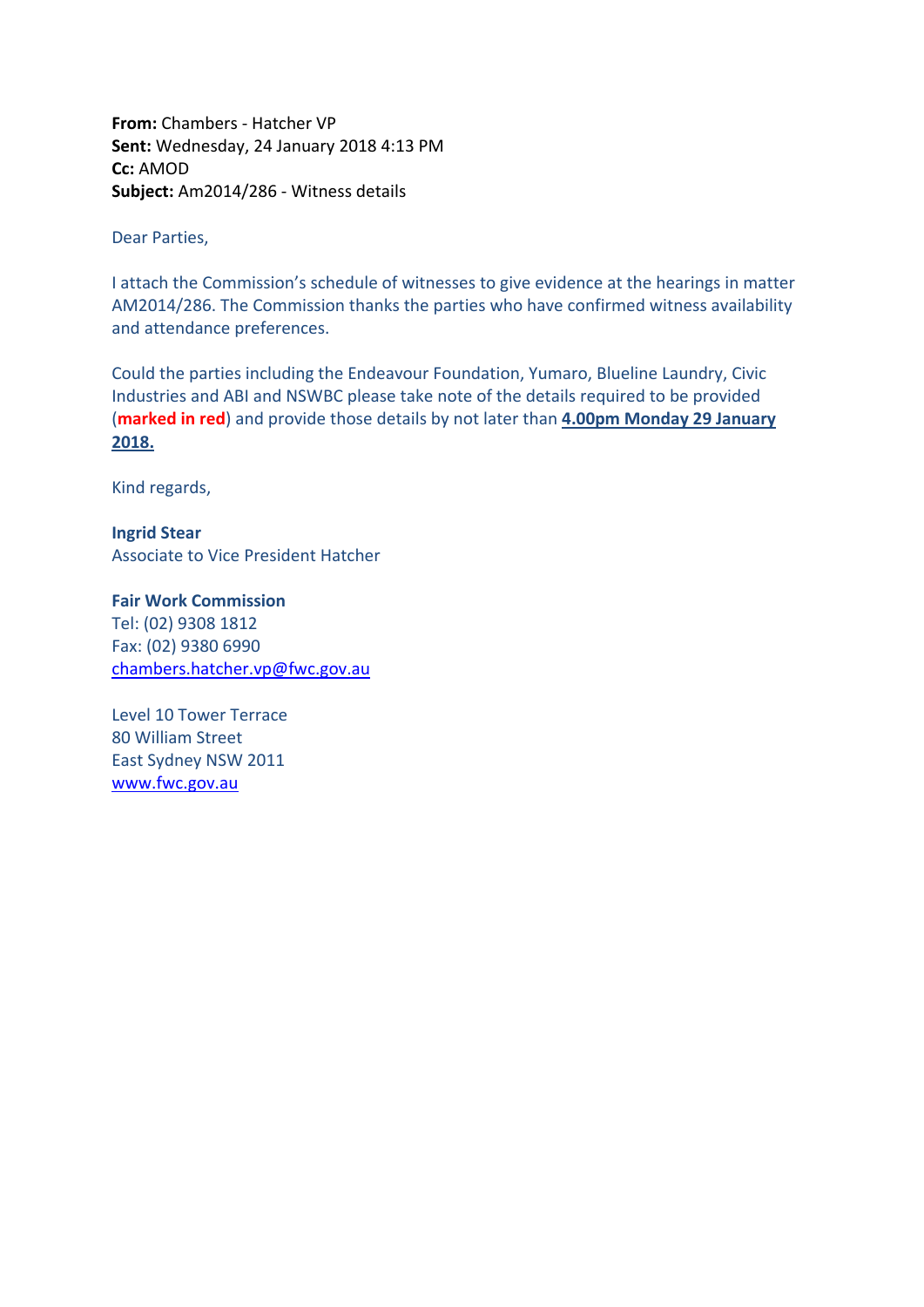|                | AM2014/286 - Supported Employment Services Award |                                          |            |                                                                       |            |     |  |  |  |
|----------------|--------------------------------------------------|------------------------------------------|------------|-----------------------------------------------------------------------|------------|-----|--|--|--|
|                | <b>Witnesses for Cross Examination</b>           |                                          |            |                                                                       |            |     |  |  |  |
|                |                                                  |                                          |            | Thursday 8 February 2018                                              |            |     |  |  |  |
|                |                                                  |                                          |            |                                                                       |            |     |  |  |  |
|                | <b>Name</b>                                      | <b>Tendered</b><br>by                    | Location   | Party for<br>XN                                                       | Appearance | Tab |  |  |  |
| Morning        |                                                  |                                          |            |                                                                       |            |     |  |  |  |
| $\mathbf{1}$   | Leigh<br>Svendsen                                | <b>AED Legal</b><br>Centre               | <b>VIC</b> | Our Voice,<br>Endeavour,<br><b>ABI &amp; NSW</b><br>BC,<br>Greenacres | In person  |     |  |  |  |
|                |                                                  |                                          |            |                                                                       |            |     |  |  |  |
| $\overline{2}$ | Robert<br><b>MacFarlane</b>                      | <b>AED Legal</b><br>Centre               | <b>VIC</b> | Our Voice,<br>Endeavour,<br><b>ABI &amp; NSW</b><br>BC,<br>Greenacres | In person  |     |  |  |  |
|                |                                                  |                                          |            |                                                                       |            |     |  |  |  |
| 3              | Chris<br>Christodoulou                           | ABI and<br><b>NSW BC</b><br>(Greenacres) | <b>VIC</b> | <b>AED Legal</b><br>Centre                                            | In person  |     |  |  |  |

|         | AM2014/286 - Supported Employment Services Award                                                                                            |                       |                        |                        |            |     |  |  |  |
|---------|---------------------------------------------------------------------------------------------------------------------------------------------|-----------------------|------------------------|------------------------|------------|-----|--|--|--|
|         | <i>Witnesses for Cross Examination</i>                                                                                                      |                       |                        |                        |            |     |  |  |  |
|         |                                                                                                                                             |                       | Friday 9 February 2018 |                        |            |     |  |  |  |
|         |                                                                                                                                             |                       |                        |                        |            |     |  |  |  |
|         | <b>Name</b>                                                                                                                                 | <b>Tendered</b><br>by | Location               | <b>Party for</b><br>XN | Appearance | Tab |  |  |  |
| 10.00am |                                                                                                                                             |                       |                        |                        |            |     |  |  |  |
| 1       | Paul Cain<br><b>VIC</b><br>Our Voice,<br><b>AED Legal</b><br>In person<br>Centre<br>Endeavour,<br><b>ABI &amp; NSW</b><br>BC,<br>Greenacres |                       |                        |                        |            |     |  |  |  |
|         |                                                                                                                                             |                       |                        |                        |            |     |  |  |  |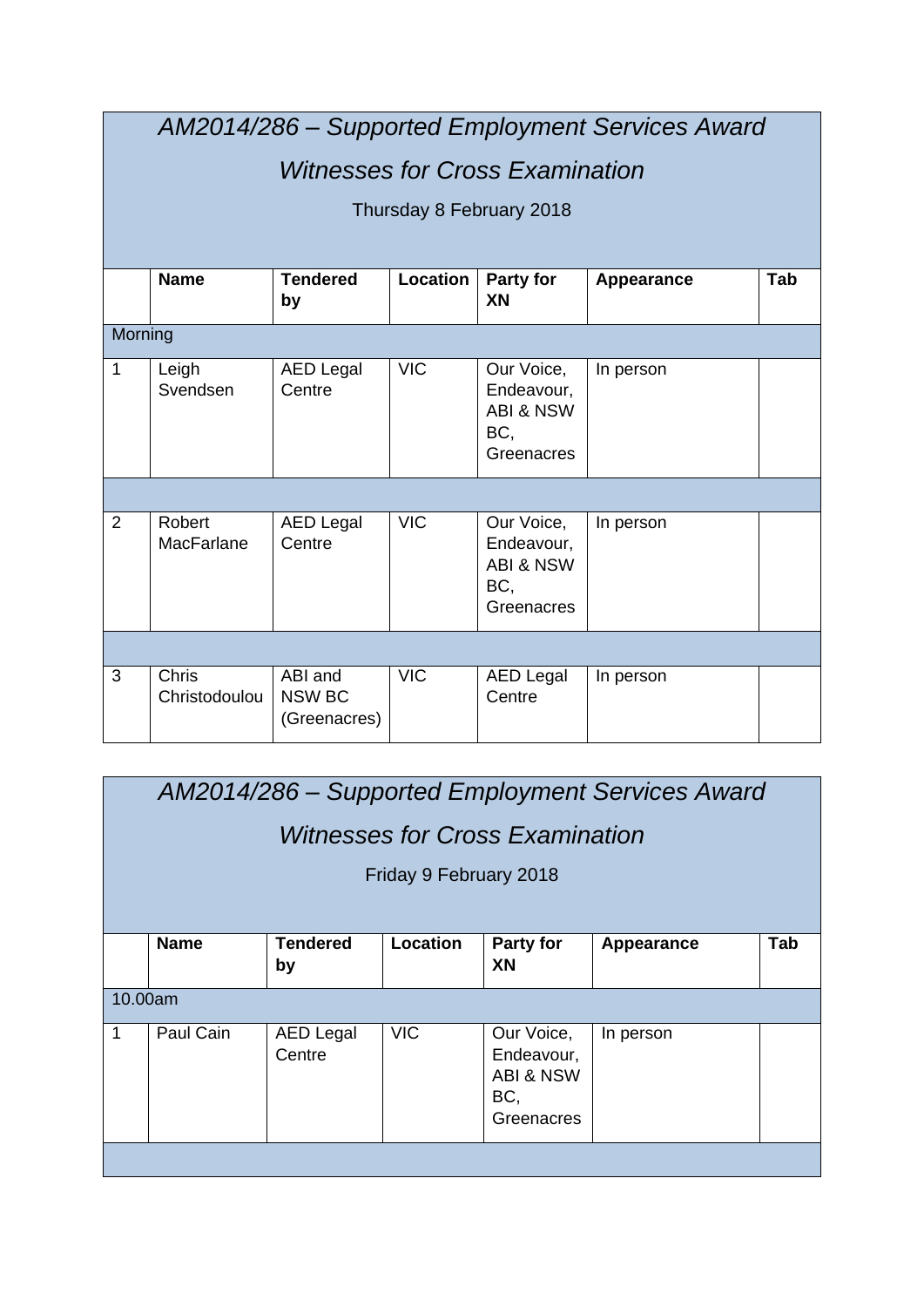| 2 | <b>Sally Powell</b> | ABI and<br>NSW BC                    | <b>VIC</b> | <b>AED Legal</b><br>Centre | In person                                   |  |
|---|---------------------|--------------------------------------|------------|----------------------------|---------------------------------------------|--|
|   |                     |                                      |            |                            |                                             |  |
| 3 | <b>Andrew Daly</b>  | Dare                                 | NSW (Blue  | AED Legal                  | Telephone:                                  |  |
|   |                     | <b>Disability</b><br><b>Services</b> | Mountains) | Centre                     | $04******$ or<br>********<br>0 <sub>2</sub> |  |

|         | AM2014/286 - Supported Employment Services Award |                          |            |                            |            |     |  |  |  |
|---------|--------------------------------------------------|--------------------------|------------|----------------------------|------------|-----|--|--|--|
|         | <b>Witnesses for Cross Examination</b>           |                          |            |                            |            |     |  |  |  |
|         | Monday 12 February 2018                          |                          |            |                            |            |     |  |  |  |
|         |                                                  |                          |            |                            |            |     |  |  |  |
|         | <b>Name</b>                                      | <b>Tendered</b><br>by    | Location   | Party for<br>XN            | Appearance | Tab |  |  |  |
| 10.00am |                                                  |                          |            |                            |            |     |  |  |  |
| 1       | Anne<br>Constable                                | ABI and<br><b>NSW BC</b> |            | <b>AED Legal</b><br>Centre | Telephone: |     |  |  |  |
|         |                                                  |                          |            |                            |            |     |  |  |  |
| 2       | <b>Steve</b><br><b>Burgess</b>                   | ABI and<br><b>NSW BC</b> | <b>NSW</b> | <b>AED Legal</b><br>Centre | In person  |     |  |  |  |
|         | (after 10.00am)                                  |                          |            |                            |            |     |  |  |  |
| 3       | Rohan<br><b>Braddy</b>                           | NDS, ABI                 | <b>NSW</b> | <b>AED Legal</b><br>Centre | In person  |     |  |  |  |
|         |                                                  |                          |            |                            |            |     |  |  |  |
| 4       | <b>Bradley</b><br><b>Burridge</b>                | ABI and<br><b>NSW BC</b> |            | <b>AED Legal</b><br>Centre | <b>TBA</b> |     |  |  |  |
|         |                                                  |                          |            |                            |            |     |  |  |  |
| 5       | Heath<br><b>Dickens</b>                          | ABI and<br><b>NSW BC</b> | <b>NSW</b> | <b>AED Legal</b><br>Centre | In person  |     |  |  |  |
|         |                                                  |                          |            |                            |            |     |  |  |  |
| 6       | Anthony Rohr                                     | ABI and<br><b>NSW BC</b> | <b>NSW</b> | <b>AED Legal</b><br>Centre | In person  |     |  |  |  |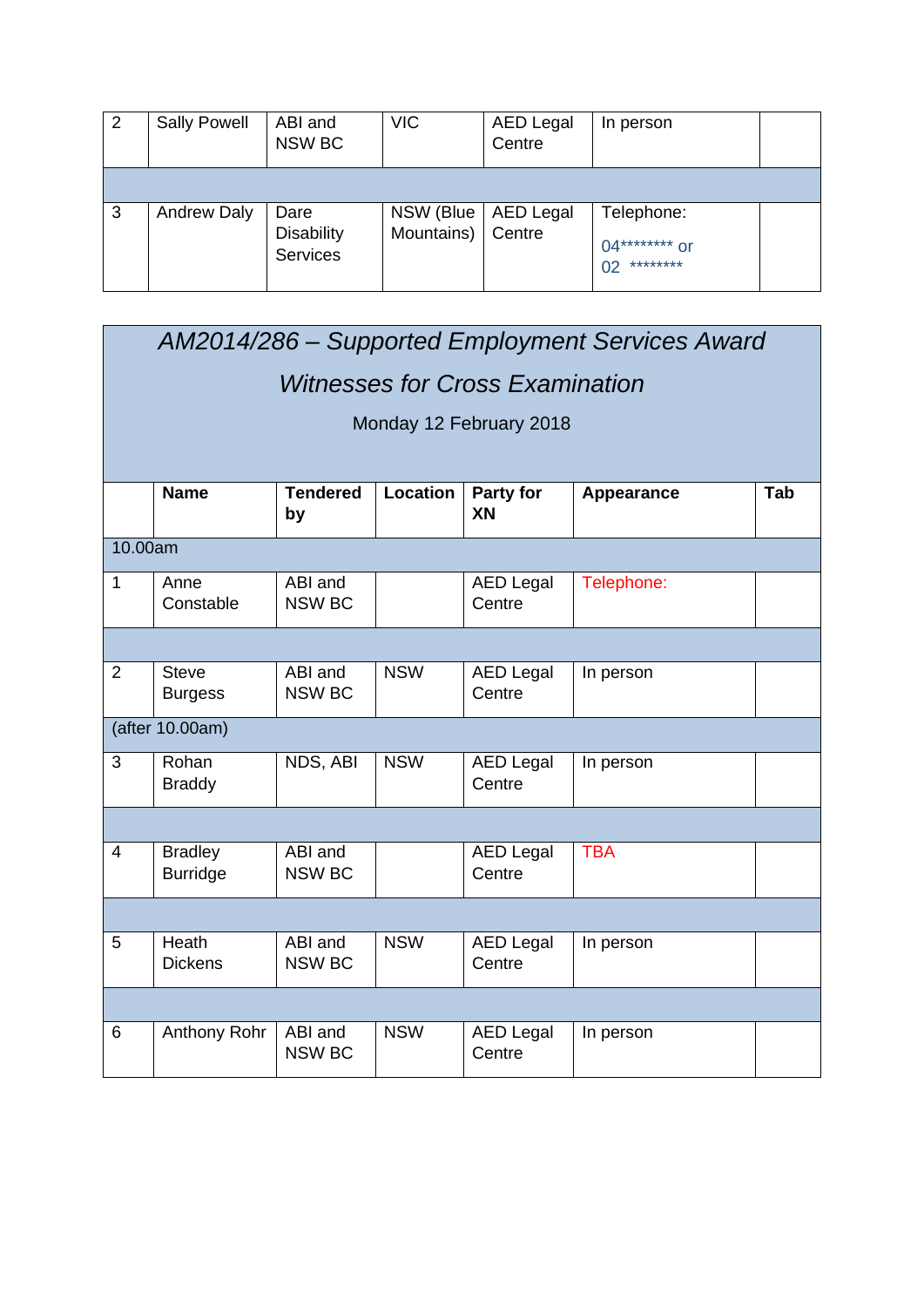|                | AM2014/286 - Supported Employment Services Award |                            |            |                            |            |     |  |  |  |
|----------------|--------------------------------------------------|----------------------------|------------|----------------------------|------------|-----|--|--|--|
|                | <b>Witnesses for Cross Examination</b>           |                            |            |                            |            |     |  |  |  |
|                | Tuesday 13 February 2018                         |                            |            |                            |            |     |  |  |  |
|                |                                                  |                            |            |                            |            |     |  |  |  |
|                | <b>Name</b>                                      | <b>Tendered</b><br>by      | Location   | Party for<br>XN            | Appearance | Tab |  |  |  |
| 10.00am        |                                                  |                            |            |                            |            |     |  |  |  |
| $\mathbf{1}$   | Michael<br><b>Smith</b>                          | <b>NDS</b>                 | <b>NSW</b> | <b>AED Legal</b><br>Centre | In person  |     |  |  |  |
|                |                                                  |                            |            |                            |            |     |  |  |  |
| $\overline{2}$ | Hugh<br>Packard                                  | <b>NDS</b>                 | <b>NSW</b> | <b>AED Legal</b><br>Centre | In person  |     |  |  |  |
|                |                                                  |                            |            |                            |            |     |  |  |  |
| 3              | Andrew<br>Donne                                  | Endeavour                  | <b>QLD</b> | <b>AED Legal</b><br>Centre | Telephone: |     |  |  |  |
|                |                                                  |                            |            |                            |            |     |  |  |  |
| 4              | <b>Scott Reid</b>                                | Endeavour                  | <b>QLD</b> | <b>AED Legal</b><br>Centre | Telephone: |     |  |  |  |
|                | (after midday)                                   |                            |            |                            |            |     |  |  |  |
| 5              | Florence<br>Davidson                             | NDS, ABI                   | <b>NSW</b> | <b>AED Legal</b><br>Centre | In person  |     |  |  |  |
|                |                                                  |                            |            |                            |            |     |  |  |  |
| 6              | <b>Robert Fraser</b>                             | <b>Blueline</b><br>Laundry | <b>TAS</b> | <b>AED Legal</b><br>Centre | <b>TBA</b> |     |  |  |  |

| AM2014/286 – Supported Employment Services Award |                                        |                       |          |                            |            |     |  |  |
|--------------------------------------------------|----------------------------------------|-----------------------|----------|----------------------------|------------|-----|--|--|
|                                                  | <i>Witnesses for Cross Examination</i> |                       |          |                            |            |     |  |  |
|                                                  |                                        |                       |          | Wednesday 14 February 2018 |            |     |  |  |
|                                                  |                                        |                       |          |                            |            |     |  |  |
|                                                  | <b>Name</b>                            | <b>Tendered</b><br>by | Location | <b>Party for</b><br>XN     | Appearance | Tab |  |  |
| 10.00am                                          |                                        |                       |          |                            |            |     |  |  |
|                                                  |                                        |                       |          |                            |            |     |  |  |